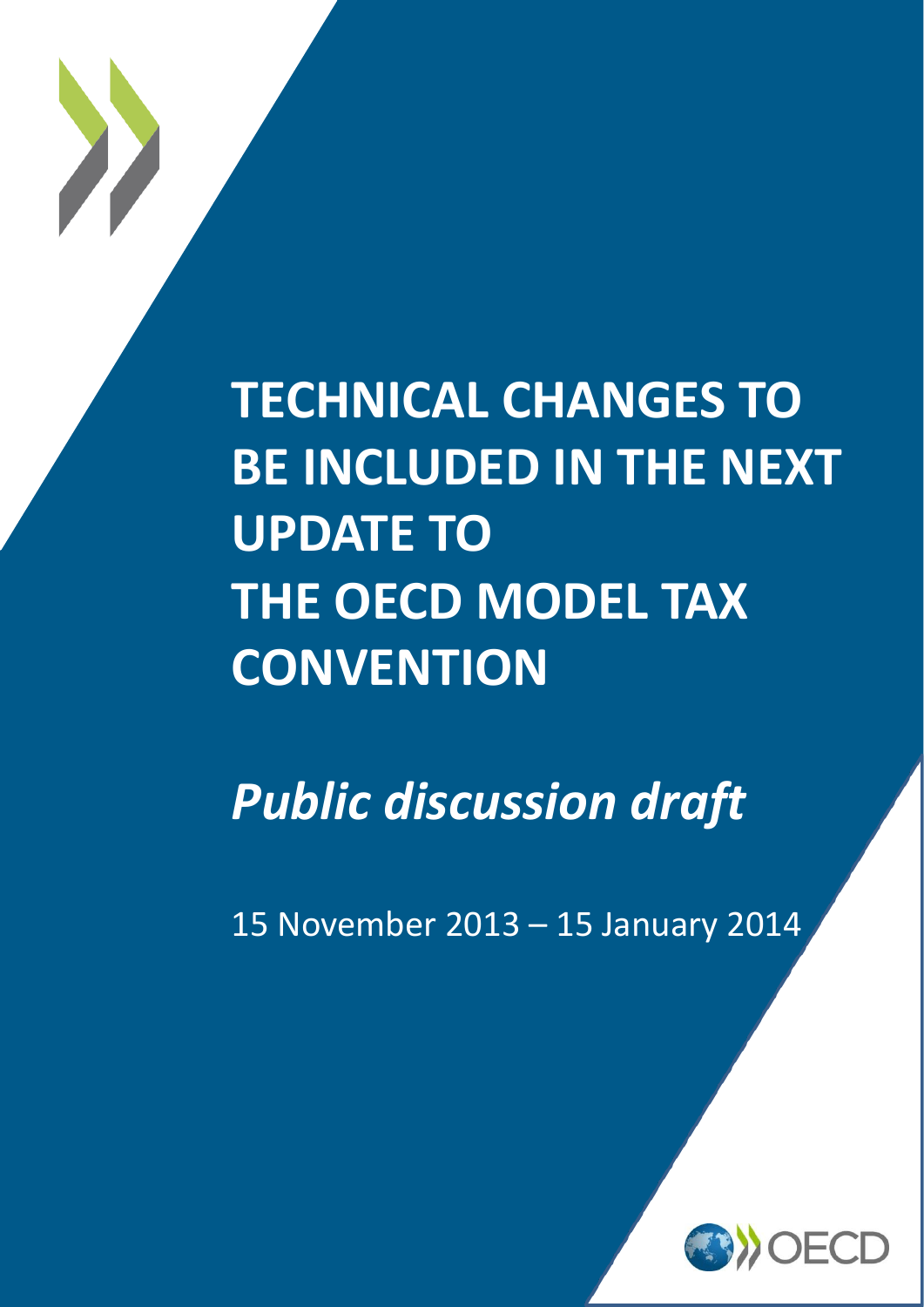15 November 2013

# **TECHNICAL CHANGES TO BE INCLUDED IN THE NEXT UPDATE TO THE OECD MODEL TAX CONVENTION**

# *Public discussion draft*

This public discussion draft includes proposals for changes to the Model Tax Convention resulting from the work of Working Party 1 on Tax Conventions and Related Questions<sup>1</sup> on a number of technical issues related to the Model Tax Convention. It is proposed that these changes be part of the next update to the OECD Model Tax Convention, which is currently scheduled to be finalised in 2014.

The changes included in this discussion draft are the following:

- Minor clarification of the French definition of "activité" and "affaires" in subparagraph 1 *h*) of Article 3
- Correction of the Commentary on Article 3 as regards the reference to the State whose laws govern the definition of company
- Update of the wording of paragraph 31 of the Commentary on Article 24
- Replacement of the word "income" in paragraphs 35-36 of the Commentary on Article 7
- Replacement of the word "ascribable" in paragraph 72 of the Commentary on Article 24
- Minor editorial corrections related to the reference to paragraph 5 of Article 13 in paragraph 23 of the Introduction
- Clarification of the meaning of the phrase "fiscal year concerned" in Article 15
- Clarification concerning the reference to exemptions for certain categories of interest that appears in paragraph 63 of the Commentary on Articles 23 A and 23 B
- Clarification concerning Article 20 and payments from the host State
- Minor editorial correction to the last part of paragraph 7.7 of the Commentary on Article 11
- Addition to the Commentary on Article 11 dealing with the application of Article 11 (Interest) to accrued interest
- Minor editorial correction to the drafting of paragraph 12 of the Commentary on Article 27
- Addition to the Commentary on Article 13 concerning the application of that Article with respect to capital gains that have accrued before that Article is included in a bilateral treaty
- Addition to the Commentary on Articles 10 and 13 concerning the application of these articles in the case of a redemption of shares
- A minor editorial correction to the alternative provision in paragraph 68 of the Commentary on Article 7

The Committee invites interested parties to send their comments on this discussion draft **before 15 January 2014**. These comments will be examined at the February 2014 meeting of the Working Party, when it is expected that the contents of the 2014 Update to the Model Tax Convention will be finalised.

Comments on this discussion draft should be sent electronically (in Word format) by email to **[taxtreaties@oecd.org](mailto:taxtreaties@oecd.org)** and should be addressed to:

Tax Treaties, Transfer Pricing and Financial Transactions Division OECD/CTPA

 $\overline{a}$ 

Working Party 1 is the subgroup of the OECD Committee on Fiscal Affairs that deals with tax treaties.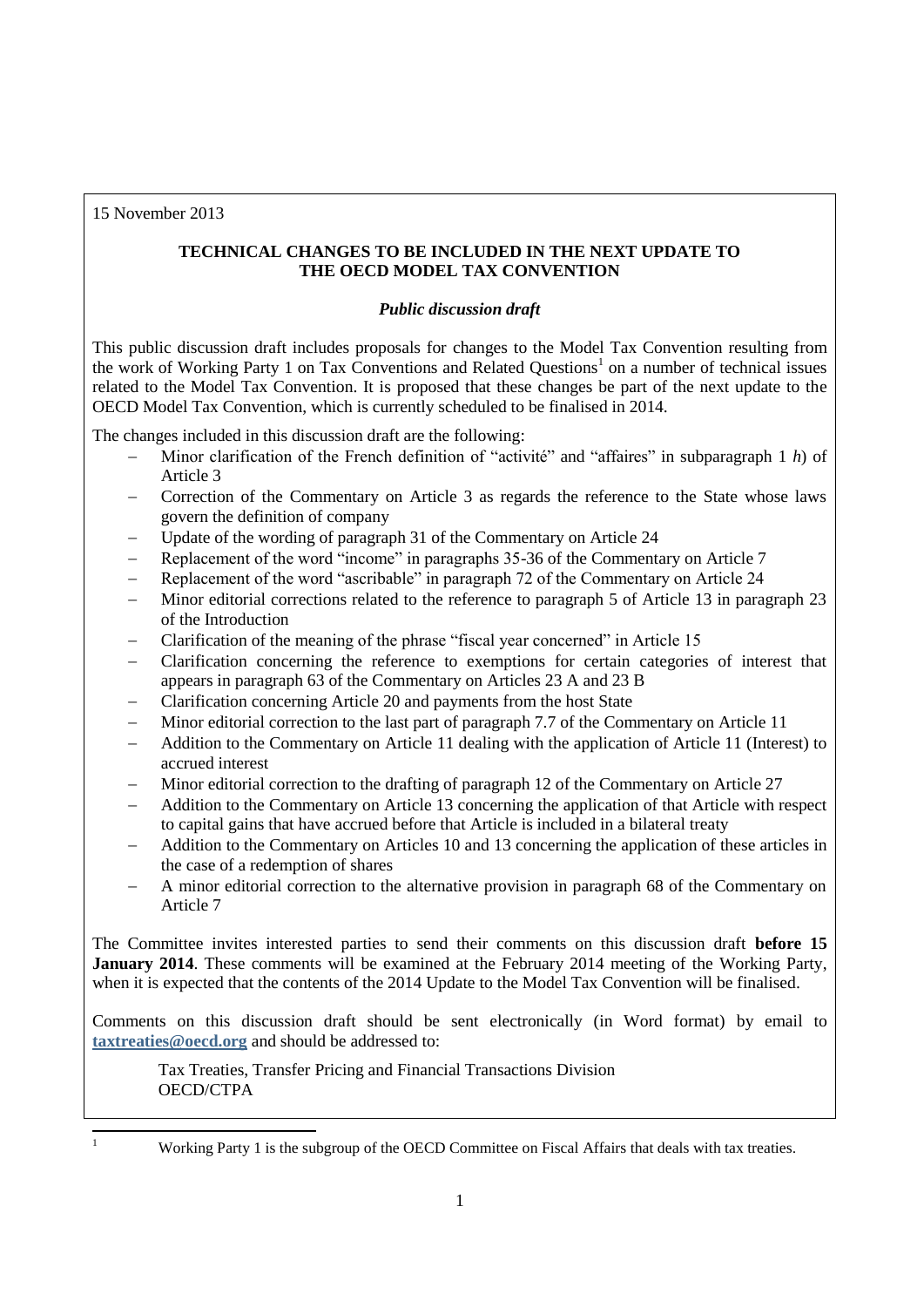Unless otherwise requested at the time of submission, comments submitted in response to this invitation will be posted on the OECD website.

This document is a discussion draft released for the purpose of inviting comments from interested parties. It does not necessarily reflect the final views of the OECD and its member countries.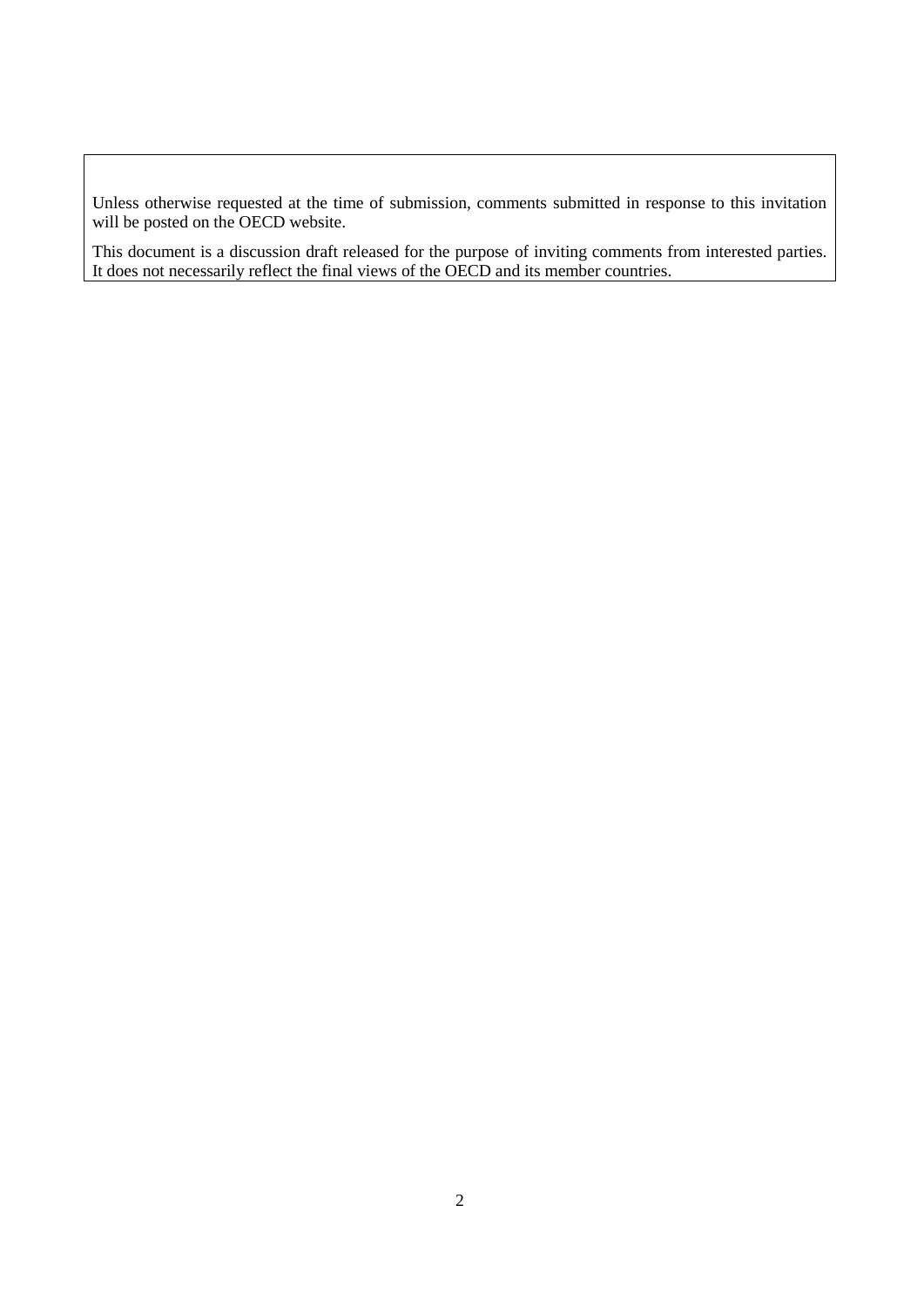## **TECHNICAL CHANGES TO BE INCLUDED IN THE NEXT UPDATE TO THE OECD MODEL TAX CONVENTION**

[Proposed changes to the existing text of the Model Tax Convention appear in strikethrough for deletions and *bold italics* for additions]

#### **A. INTRODUCTION**

1. Replace the first part of paragraph 21 of the Introduction by the following:

21. The following are the classes of income and capital that may be taxed without any limitation in the State of source or situs:

— income from immovable property situated in that State (including income from agriculture or forestry), gains from the alienation of such property, and capital representing it (Article 6 and paragraph 1 of Articles 13 and 22) *as well as gains from the alienation of shares deriving more than 50 per cent of their value from such property (paragraph 4 of Article 13)*;

[*the rest of paragraph 21 remains unchanged*]

2. Replace paragraph 23 of the Introduction by the following:

23. Other items of income or capital may not be taxed in the State of source or situs; as a rule they are taxable only in the State of residence of the taxpayer. This applies, for example, to royalties (Article 12), gains from the alienation of shares or securities (paragraph 5 of Article 13, *subject to the exception of paragraph 4 of Article 13*), private sector pensions (Article 18), payments received by a student for the purposes of his education or training (Article 20), and capital represented by shares or securities (paragraph 4 of Article 22). Profits from the operation of ships or aircraft in international traffic or of boats engaged in inland waterways transport, gains from the alienation of such ships, boats, or aircraft, and capital represented by them, are taxable only in the State in which the place of effective management of the enterprise is situated (Article 8 and paragraph 3 of Articles 13 and 22). Business profits that are not attributable to a permanent establishment in the State of source are taxable only in the State of residence (paragraph 1 of Article 7).

### **B. ARTICLES**

#### *Article 3*

- 3. Replace the French version of subparagraph 1 *h*) of Article 3 by the following:
	- *h*) les termes « activité », par rapport à une entreprise, et « affaires » comprennent l'exercice de professions libérales ou *ainsi que l'exercice* d'autres activités de caractère indépendant.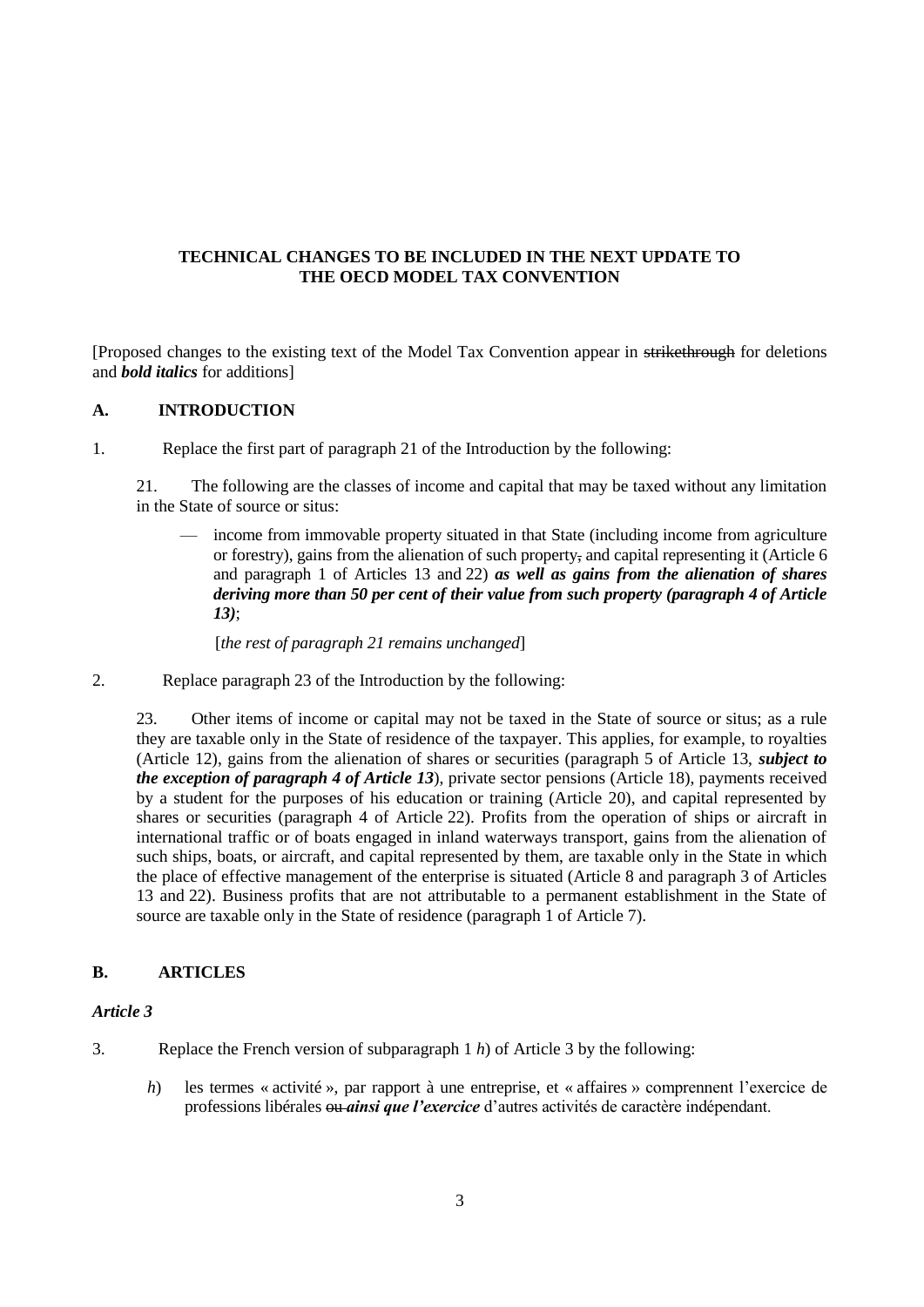## **C. COMMENTARY**

### *Commentary on Article 3*

4. Replace paragraph 3 of the Commentary on Article 3 by the following:

3. The term "company" means in the first place any body corporate. In addition, the term covers any other taxable unit that is treated as a body corporate *for the purposes of the tax law of the Contracting State of which it is a resident*according to the tax laws of the Contracting State in which it is organised. The definition is drafted with special regard to the Article on dividends. The term "company" has a bearing only on that Article, [paragraph 7](javascript:jumpTB() o[f Article 5,](javascript:jumpTB() and [Article](javascript:jumpTB() 16.

### *Commentary on Article 7*

5. Replace paragraphs 35 and 36 of the Commentary on Article 7 by the following:

35. Paragraph 3 of Article 5 sets forth a special rule for a fixed place of business that is a building site or a construction or installation project. Such a fixed place of business is a permanent establishment only if it lasts more than twelve months. Experience has shown that these types of permanent establishments can give rise to special problems in attributing *profits*income to them under Article 7.

36. These problems arise chiefly where goods are provided, or services performed, by the other parts of the enterprise or a related party in connection with the building site or construction or installation project. Whilst these problems can arise with any permanent establishment, they are particularly acute for building sites and construction or installation projects. In these circumstances, it is necessary to pay close attention to the general principle that income is*profits are* attributable to a permanent establishment only when it results from*with respect to* activities carried on by the enterprise through that permanent establishment.

6. Replace paragraph 68 of the Commentary on Article 7 by the following:

68. Some States may prefer that the cases covered by paragraph 3 be resolved through the mutual agreement procedure (a failure to do so triggering the application of the arbitration provision of paragraph 5 of Article 25) if a State does not unilaterally agree to make a corresponding adjustment, without any deference being given to the adjusting State's preferred position as to the arm's length price or method. These States would therefore prefer a provision that would always give the possibility for a State to negotiate with the adjusting State over the arm's length price or method to be applied. States that share that view may prefer to use the following alternative version of paragraph 3:

Where, in accordance with paragraph 2, a Contracting State adjusts the profits that are attributable to a permanent establishment of an enterprise of one of the Contracting States and taxes accordingly profits of the enterprise that have been charged to tax in the other State, the other Contracting State shall, to the extent necessary to eliminate double taxation *on these profits*, make an appropriate adjustment if it agrees with the adjustment made by the firstmentioned State; if the other Contracting State does not so agree, the Contracting States shall eliminate any double taxation resulting therefrom by mutual agreement.

7. Replace paragraph 28 of the Commentary on Article 10 by the following: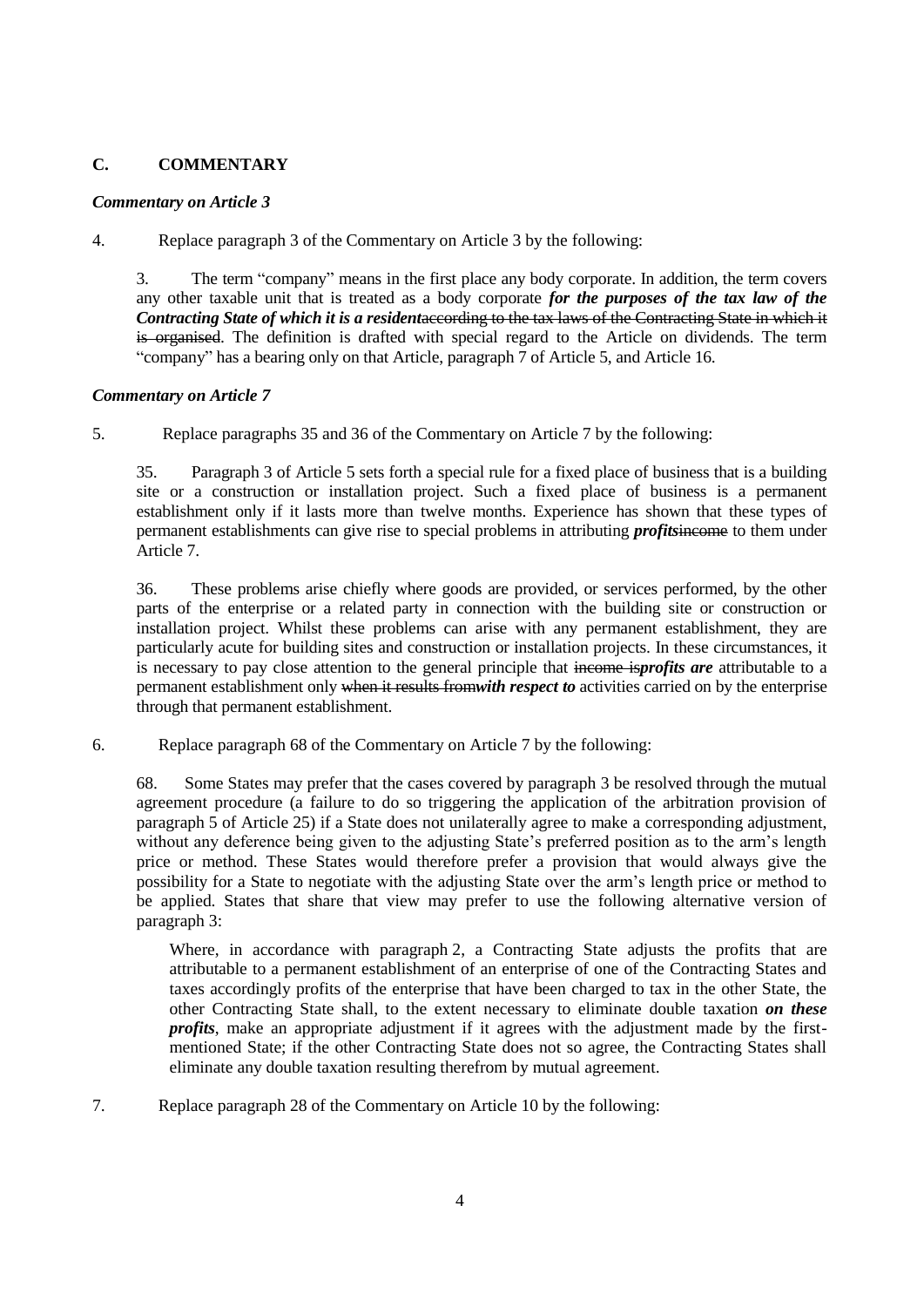28. Payments regarded as dividends may include not only distributions of profits decided by annual general meetings of shareholders, but also other benefits in money or money's worth, such as bonus shares, bonuses, profits on a liquidation *or redemption of shares (see paragraph 31 of the Commentary on Article 13)* and disguised distributions of profits. The reliefs provided in the Article apply so long as the State of which the paying company is a resident taxes such benefits as dividends. It is immaterial whether any such benefits are paid out of current profits made by the company or are derived, for example, from reserves, *i.e.* profits of previous financial years. Normally, distributions by a company which have the effect of reducing the membership rights, for instance, payments constituting a reimbursement of capital in any form whatever, are not regarded as dividends.

#### *Commentary on Article 11*

8. Replace paragraph 7.7 of the Commentary on Article 11 by the following:

7.7 The problem described in paragraph 7.1, which essentially arises because taxation by the State of source is typically levied on the gross amount of the interest and therefore ignores the real amount of income derived from the transaction for which the interest is paid, is particularly important in the case of financial institutions. For instance, a bank generally finances the loan which it grants with funds lent to it and, in particular, funds accepted on deposit. Since the State of source, in determining the amount of tax payable on the interest, will usually ignore the cost of funds for the bank, the amount of tax may prevent the transaction from occurring unless the amount of that tax is borne by the debtor. For that reason, many States provide that interest paid to a financial institution such as a bank will be exempt from any tax at source. States wishing to do so may agree to include the following interest in a paragraph providing *for*from exemption of certain interest from taxation in the State of source:

- *d*) is a financial institution;
- 9. Replace paragraph 20 of the Commentary on Article 11 by the following:

20. As regards, more particularly, government securities, and bonds and debentures, the text specifies that premiums or prizes attaching thereto constitute interest. Generally speaking, what constitutes interest yielded by a loan security, and may properly be taxed as such in the State of source, is all that the institution issuing the loan pays over and above the amount paid by the subscriber, that is to say, the interest accruing plus any premium paid at redemption or at issue. It follows that when a bond or debenture has been issued at a premium, the excess of the amount paid by the subscriber over that repaid to him may constitute negative interest which should be deducted from *the stated interest in determining* the interest that is taxable. On the other hand, *the definition of interest does not cover* any profit or loss *that cannot be attributed to a difference between what the issuer received and paid (e.g. a profit or loss, not representing accrued interest or original issue discount or premium,* which a holder of such a security *such as a bond or debenture* realises by the sale thereof to another person *or by the repayment of the principal of a security that he has acquired from a previous holder for an amount that is different from the amount received by the issuer of the security*). does not enter into the concept of interest. Such profit or loss may, depending on the case, constitute either a business profit or a loss, a capital gain or a loss, or income falling under Article 21.

*20.1 The amount that the seller of a bond will receive will typically include the interest that has accrued, but has not yet become payable, at the time of the sale of the bond. In most cases, the State of source will not attempt to tax such accrued interest at the time of the alienation and will only tax the acquirer of the bond or debenture on the full amount of the interest subsequently paid (it is generally assumed that in such a case, the price that the acquirer pays for the bond takes account of the future tax liability of the acquirer on the interest accrued for the benefit of*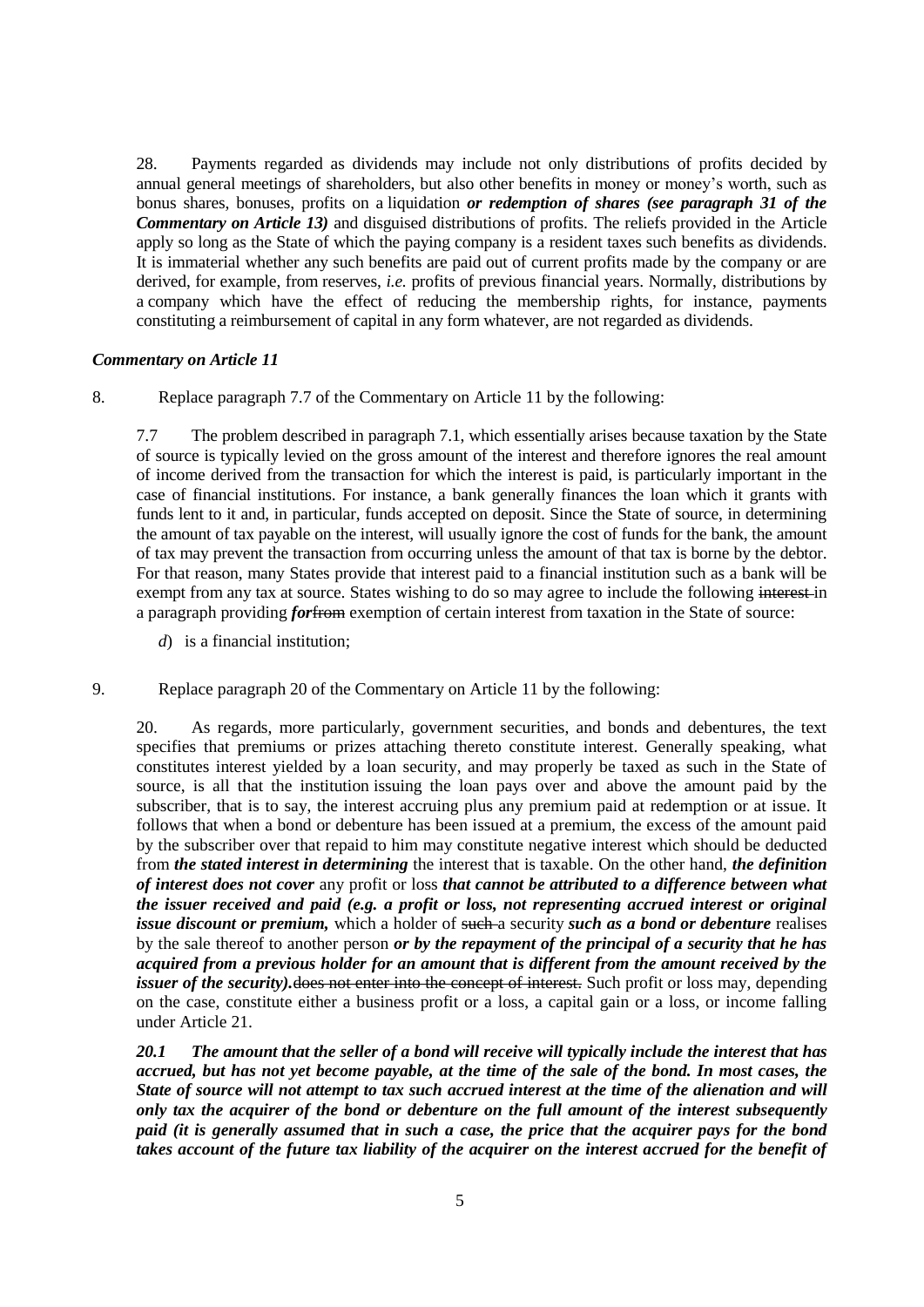*the seller at the time of the alienation). In certain circumstances, however, some States tax the seller of a bond on interest that has accrued at the time of the alienation (e.g. when a bond is sold to a tax-exempt entity). Such accrued interest is covered by the definition of interest and may therefore be taxed by the State of source. In that case, that State should not again tax the same amount in the hands of the acquirer of the bond when the interest subsequently becomes payable.* 

#### *Commentary on Article 13*

### 10. Replace paragraph 3 of the Commentary on Article 13 by the following:

3. The Article does not deal with the above-mentioned questions. It is left to the domestic law of each Contracting State to decide whether capital gains should be taxed and, if they are taxable, how they are to be taxed. The Article can in no way be construed as giving a State the right to tax capital gains if such right is not provided for in its domestic law. [*rest of the paragraph is moved to new paragraph 3.1*]

*3.1* The Article does not specify to what kind of tax it applies. It is understood that the Article must apply to all kinds of taxes levied by a Contracting State on capital gains. The wording of Article 2 is large enough to achieve this aim and to include also special taxes on capital gains. *Also, where the Article allows a Contracting State to tax a capital gain, this right applies to the entire gain and not only to the part thereof that has accrued after the entry into force of a treaty (subject to contrary provisions that could be agreed to during bilateral negotiations), even in the case of a new treaty that replaces a previous one that did not allow such taxation.*

11. Replace paragraph 31 of the Commentary on Article 13 by the following:

31. If shares are sold *alienated* by a shareholder to the issuing company in connection with the liquidation of *the issuing* such company or the *redemption of shares or* reduction of its paid-up capital *of that company*, the difference between the selling price*proceeds obtained by the shareholder* and the par value of the shares may be treated in the State of which the company is a resident as a distribution of accumulated profits and not as a capital gain. The Article does not prevent the State of residence of the company from taxing such distributions at the rates provided for in Article 10: such taxation is permitted because such difference is covered by the definition of the term "dividends" contained in paragraph 3 of Article 10 and interpreted in paragraph 28 of the Commentary relating thereto*, to the extent that the domestic law of that State treats that difference as income from shares*. *As explained in paragraphs 32.1 to 32.7 of the Commentary on Articles 23 A and 23 B, where the State of the issuing company treats the difference as a dividend, the State of residence of the shareholder is required to provide relief of double taxation even though such a difference constitutes a capital gain under its own domestic law*. The same interpretation may apply if bonds or debentures are redeemed by the debtor at a price which is higher than the par value or the value at which the bonds or debentures have been issued; in such a case, the difference may represent interest and, therefore, be subjected to a limited tax in the State of source of the interest in accordance with Article 11 (see also paragraphs 20 and 21 of the Commentary on Article 11).

12. Add the following new paragraph 4.1 to the Commentary on Article 15:

*4.1 The reference to the "fiscal year concerned" must be interpreted as a reference to a fiscal year of the Contracting State in which a resident of the other Contracting State has exercised his employment and during which the relevant employment services have been rendered. Assume, for example, that the fiscal year of State S runs from 1 January to 31 December and that a resident of State R is present and performs employment services in State S between 1 August 00 and 28*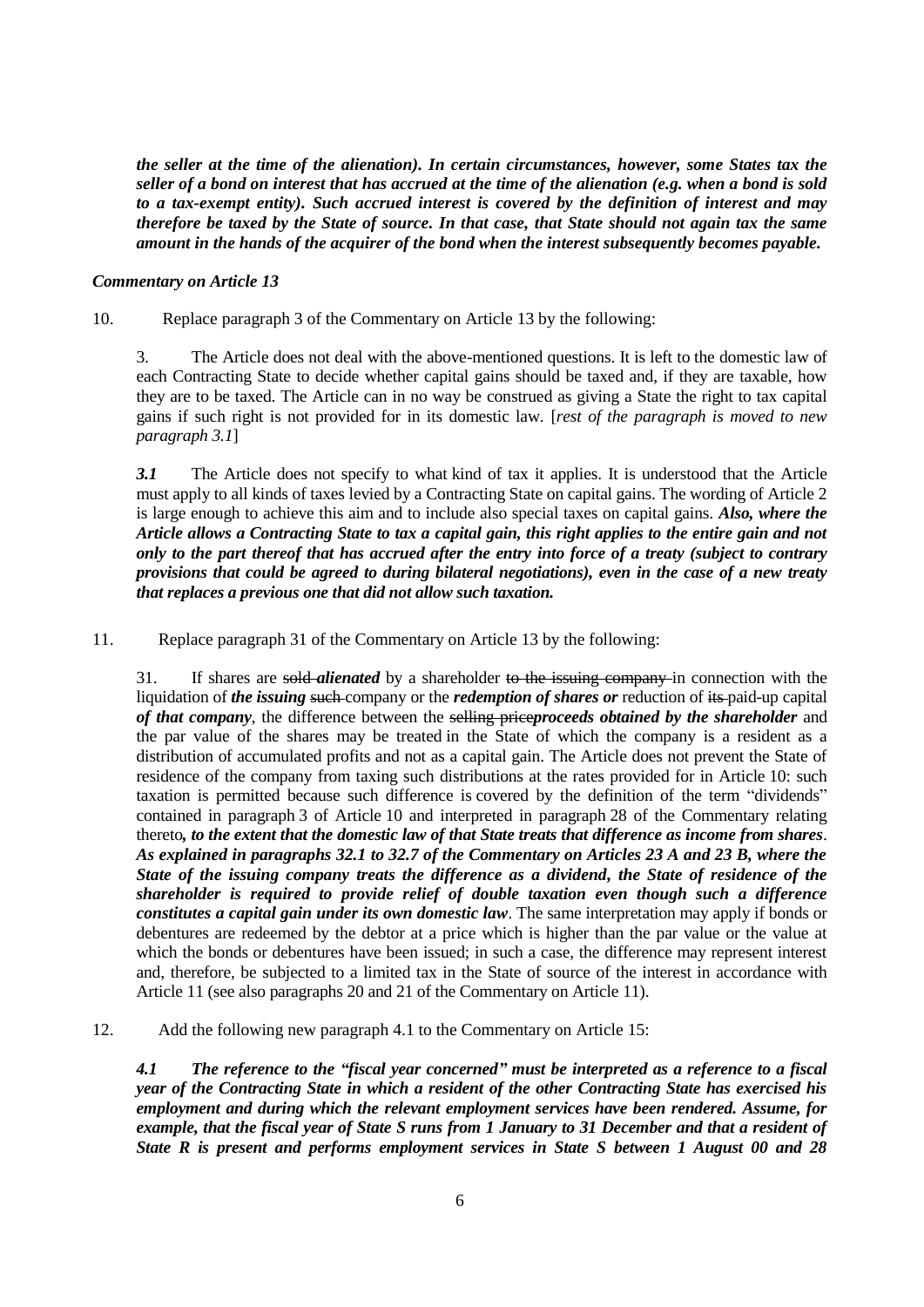*February 01. For the purposes of subparagraph 2 a), any twelve month period that begins between 1 January and 31 December 00 or ends between 1 January and 31 December 01 and that includes any part of the period of employment services would be relevant. For instance, the twelve month period of 1 August 00 to 31 July 01, which begins in the fiscal year 00 and during which the person was present in State S for more than 183 days, would include the employment services rendered in that State between 1 August and 31 December 00; similarly, the twelve month period of 1 March 00 to 28 February 01, which ends in the fiscal year 01 and during which the person was present in State S for more than 183 days, would include the employment services rendered in that State between 1 January and 28 February 01. The taxation of the remuneration for the relevant services need not take place in the fiscal year concerned: as explained in paragraph 2.2 above and 12.1 below, the Article allows a State to tax the remuneration derived from employment exercised in that State in a particular year even if the remuneration for these employment services is acquired, or the tax is levied, in a different year.* 

#### *Commentary on Article 20*

13. Replace paragraph 4 of the Commentary on Article 20 by the following:

4. *The Article only applies to payments arising from sources outside the State where the student or business apprentice is present solely for the purposes of education or training. Payments arising from sources within that State are covered by other Articles of the Convention: for instance, if, during his presence in the first-mentioned State, the student or business apprentice remains a resident of the other State according to Article 4, payments such as grants or scholarships that are not covered by other provisions of the Convention (such as Article 15) will be taxable only in his State of residence under paragraph 1 of Article 21.* For the purpose of the Article, payments that are made by or on behalf of a resident of a Contracting State or that are borne by a permanent establishment which a person has in that State are not considered to arise from sources outside that State.

#### *Commentary on Articles 23 A and 23 B*

14. Replace paragraph 48 of the Commentary on Articles 23 A and 23 B by the following:

48. In the cases referred to in the previous paragraph, certain maximum percentages are laid down for tax reserved to the State of source. In such cases, the rate of tax in the State of residence will very often be higher than the rate in the State of source. The limitation of the deduction which is laid down in the second sentence of paragraph 2 and which is in accordance with the ordinary credit method is therefore of consequence only in a limited number of cases. If, in such cases, the Contracting States prefer to waive the limitation and to apply the full credit method, they can do so by deleting the second sentence of paragraph 2 (see also paragraph 63 below).

15. Replace paragraph 63 of the Commentary on Articles 23 A and 23 B by the following:

63. The maximum deduction is normally computed as the tax on net income, i.e. on the income from State E (or S) less allowable deductions (specified or proportional) connected with such income (see paragraph 40 above). For such reason, the maximum deduction in many cases may be lower than the tax effectively paid in State E (or S). This may especially be true in the case where, for instance, a resident of State R deriving interest from State S has borrowed funds from a third person to finance the interest-producing loan. As the interest due on such borrowed money may be offset against the interest derived from State S, the amount of net income subject to tax in State R may be very small, or there may even be no net income at all. *As explained in paragraph 7.1 of the*